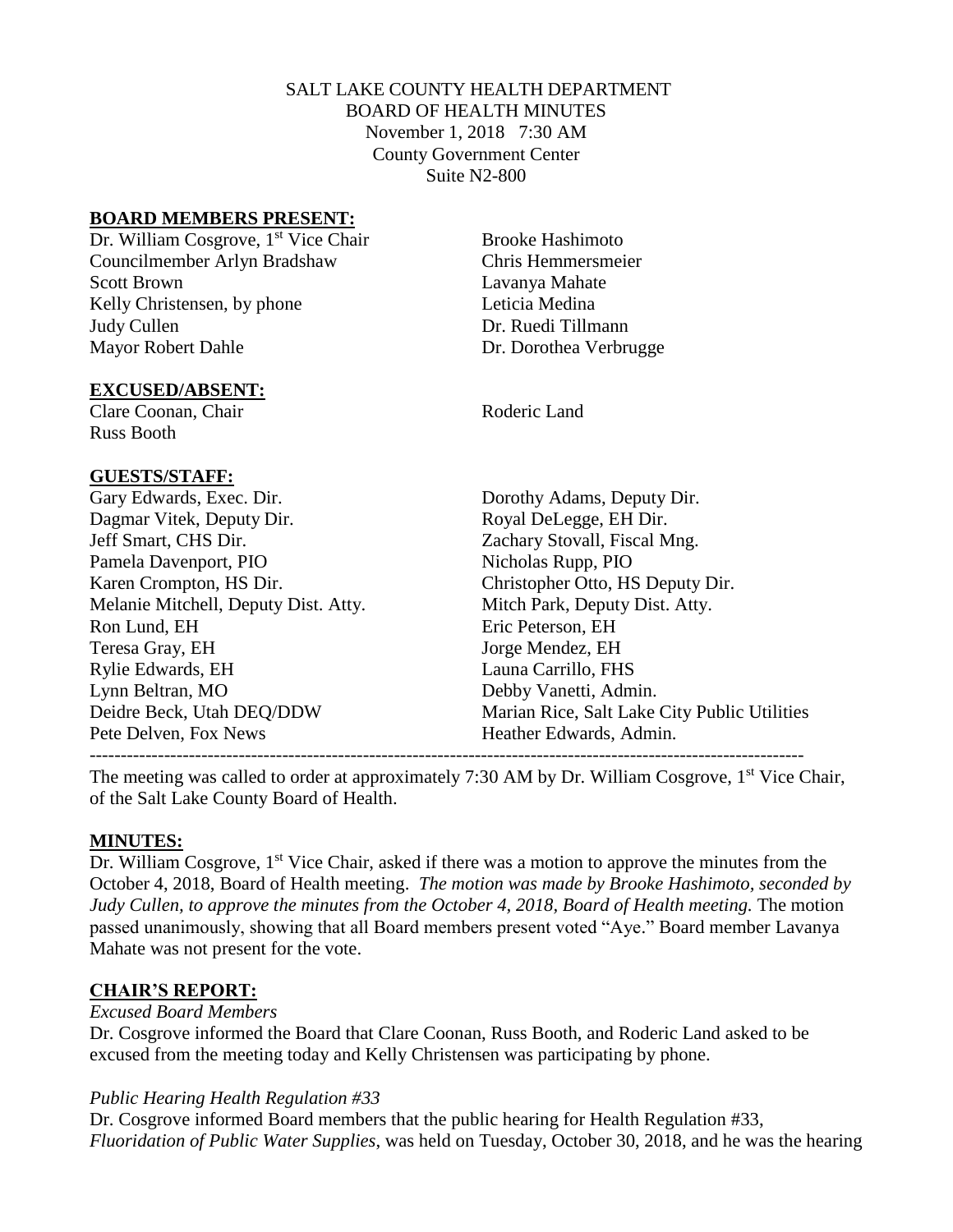Board of Health Minutes November 1, 2018 Page 2

officer. The department received three public comments and the department will update the Board on the hearing during today's meeting.

### *Legislative Breakfast Meeting*

Dr. Cosgrove informed Board members that the department is working to determine the December meeting date for the legislative breakfast meeting. Heather will send out a poll to Board members with tentative dates. Karen Crompton suggested a congratulatory meeting invite for those legislators which may be newly elected to office.

### **DIRECTOR***'***S REPORT:**

### *Employee Recognition*

Gary recognized Health Department employee, Launa Carrillo, and congratulated her for receiving the *Platinum Customer Service* award from Mayor McAdams for outstanding customer service to clients, citizens, or coworkers.

## *2019 Mayor Budget*

Gary informed Board members that Mayor McAdams has released his proposed budget and the County Council is currently conducting budget workshops to determine the final County budget before it is released for public comment. The Health Department portion of the budget was submitted as requested and the fund balance has been addressed for 2019. More information will be discussed during the December Board meeting.

### *County Financial Audit*

Gary informed Board members that the County Auditor's Office is conducting a general financial audit of the department. An audit was initiated in 2017 which was not completed, due to personnel changes, and that audit will be finalized along with the current audit. The department will review the results of the audit at a future Board meeting.

## *Nurse Family Partnership Pay-for-Success Update*

Gary informed the Board that the requests for proposals for program intermediators and program evaluators have not been released and are still under review. In the interim, UDOH and partners will be meeting with state legislators to discuss alternative approaches. Decisions need to be made soon as the department's current NFP program may not be funded after 2018.

### *Hepatitis A Update*

Gary stated the department continues to monitor the hepatitis A outbreak and continues to vaccinate members of the at-risk population.

### *City Clinic Building Update*

Gary informed Board members that completion of the new Salt Lake City Public Health center building. A few pictures of the new building were displayed. He stated that the department will be moving in mid-December and the February 2019 Board meeting will be held in the new building.

## **HEALTH REGULATION #33 FLUORIDATION OF PUBLIC WATER SUPPLIES:**

Royal DeLegge, Environmental Health Director, reminded Board members that proposed amendments to Health Regulation #33, *Fluoridation of Public Water Systems,* were opened for public comment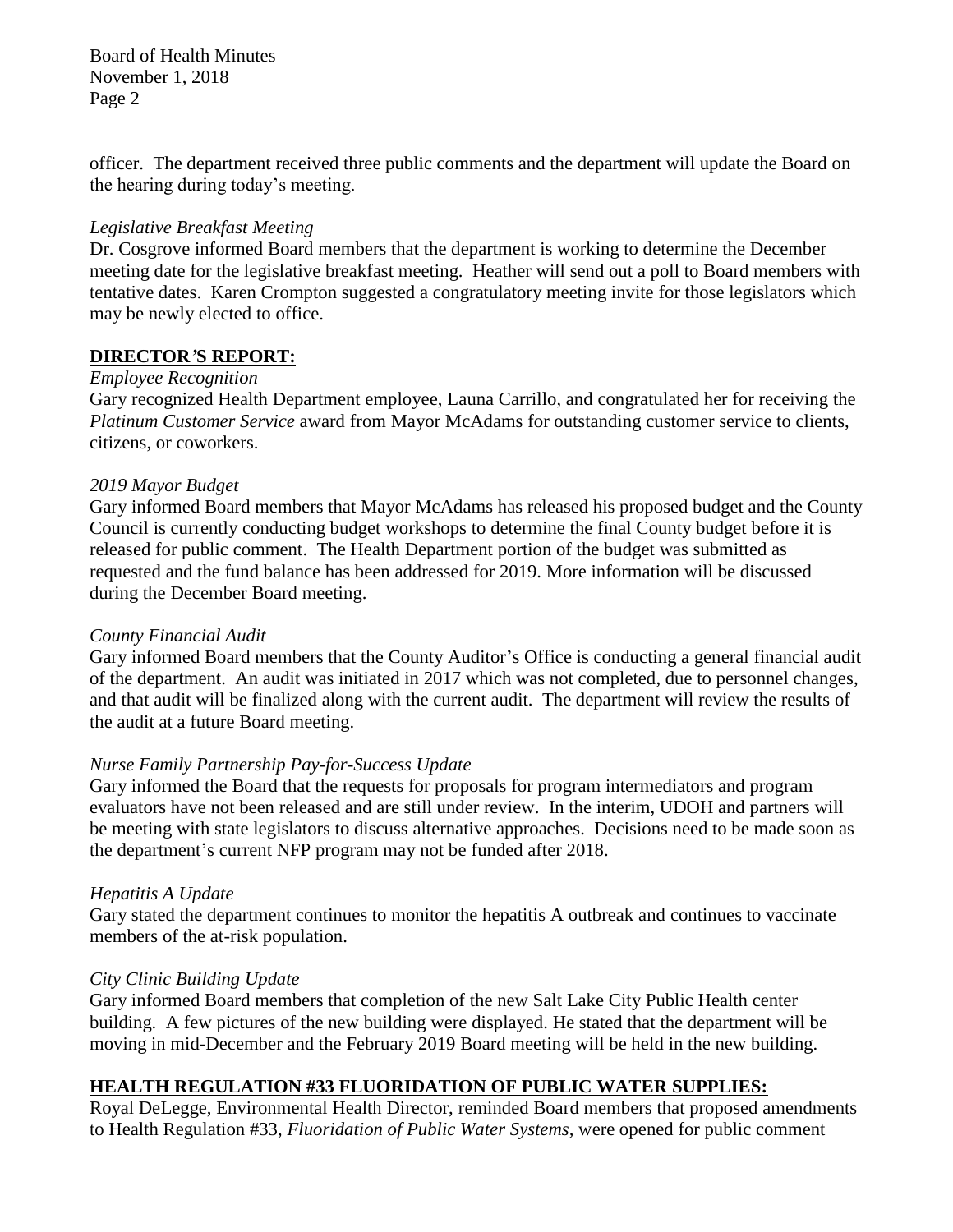Board of Health Minutes November 1, 2018 Page 3

during the September 6, 2018, Board meeting and a public hearing was held on October 30, 2018. The department received both verbal and written comments and as a result of the comments is requesting to make a substantative change and ask the Board to postpone the adoption of the regulation. This will allow the department time to work with the District Attorney's Office and revise the proposed amendments based on comments received. The department will bring the regulation back to the Board at a future meeting.

For more detailed information, please see the hardcopy of the draft regulation included in the Board of Health meeting file folder.

## **NOMINATIONS TO THE WATER SOURCE PROTECTION ORDINANCE COMMITTEE:**

Royal DeLegge, Environmental Health Director, asked the Board to approve the appointment of six representatives to the Water Source Protection Technical Advisory Committee, five technical experts and one Board member representative. The technical advisory committee is required by the Water Source Protection Ordinance, Title 9.25, and serves as an ad hoc committee that convenes when an appeal is filed under the ordinance. The department is asking for the appointment of, Deidre Beck, State Division of Water Quality; Jim Nakamura, Salt Lake County Planning and Development; Steve McIntosh, Silverfork Pipeline Public Water Supply; Marian Rice, Salt Lake City Public Utilities; and, Teresa Gray, Salt Lake County Health Department. The Board discussed a member representative to the committee and Dr. Dorothea Verbrugge stated she would be willing to serve on the committee.

Dr. William Cosgrove asked if there was a motion to approve the appointment of the six individuals nominated. *The motion was made by Brooke Hashimoto, seconded by Leticia Medina, to approve the nominations.* The motion passed unanimously, showing that all Board members present voted "Aye."

For more detailed information, please see the hardcopy of the information included in the Board of Health meeting file folder.

## **MEDICAL CANNABIS UPDATE:**

Gary Edwards, Executive Director, discussed the compromise to Proposition 2, *Utah Medical Cannabis Act*, which was announced by Governor Herbert October 6, 2018. The compromise includes local health departments being dispensary locations throughout the state. The Local Health Officers have been meeting with the Utah Department of Health to discuss how this process would work. The product would be delivered to the health department from the State Central Fill Pharmacy, where product will be packaged and labeled before being sent to the local health department. In addition to the local health department dispensaries, the bill allows for five private medical cannabis pharmacy dispensaries in the state and Gary anticipates that at least one of these pharmacies will be located in Salt Lake County. Scott Brown asked if there will be funding attached to the legislation and Gary informed the Board that the Local Health Officers have provided preliminary program costs information to the legislature. Gary informed Board members that the Governor called for a special session of the legislature after the November election.

For more detailed information, please see the hardcopy of the draft legislation included in the Board of Health meeting file folder.